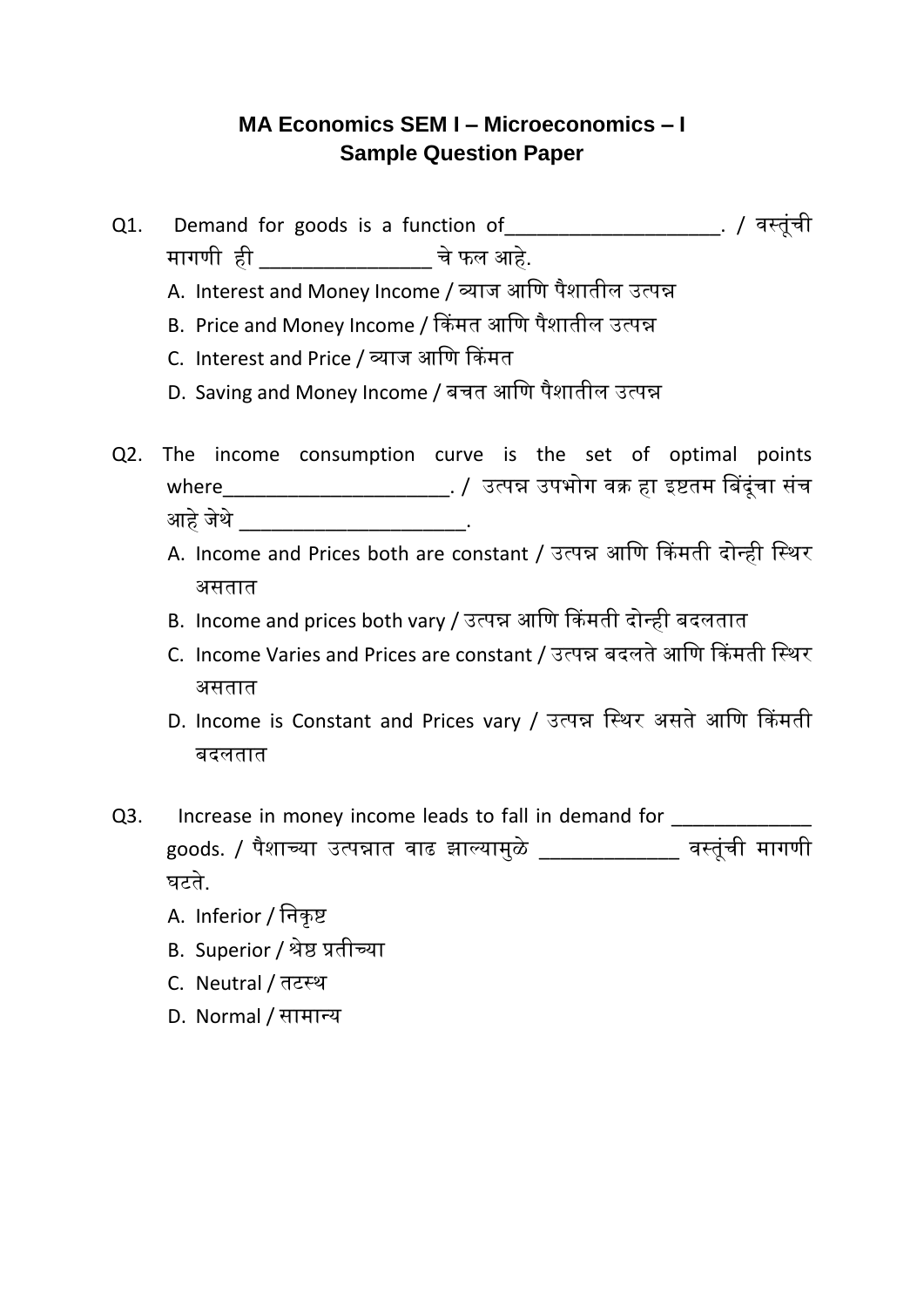- Q4. A homothetic function is a monotonic transformation of a function that is homogeneous of degree ------. / होमोथेटिक फलन हे फलनाचे एकल परिवर्तन आहे जे --------- डिग्रीला एकजिनसी असते.
	- A. Zero / शुन्य
	- B. One / एक
	- C. Two / दोन
	- D. Three / तीन
- Q5. A production plan is simply a list of ------ outputs of various goods. / उत्पादन योजना म्हणजे विविध वस्तंच्या ------ उत्पादनाची यादी होय.
	- A. Total / एकुण
	- B. Net / णनव्वळ
	- C. Both total and net / दोन्ही एकुण आणि निव्वळ
	- D. Neither total nor net / ना एकुण ना निव्वळ
- Q6. Production function shows the relationship between --------- / उत्पादन फलन --------- मधील संबंध दर्शवितो.
	- A. Price and quantity demanded / किंमत आणि मागणी परिमाण
	- B. Price and quantity supplied / किंमत आणि पुरवठा परिमाण
	- C. Input and output / आदाने आणण प्रदाने
	- D. Input and cost / आदाने आणि खर्च
- Q7. Marshallin analysis about equilibrium is known as ------------ / माशतल याूंचे सूंतुलनाणवषयीचे णवश्लेषण हे ----------- म्हणुन ओळखले जाते.
	- A. Partial equilibrium analysis / आंशिक संतुलन विश्लेषण
	- B. Positive equilibrium analysis / धनात्मक संतुलन विश्लेषण
	- C. General equilibrium analysis / सामान्य संतुलन विश्लेषण
	- D. Negative equilibrium analysis / ऋणात्मक संतुलन विश्लेषण